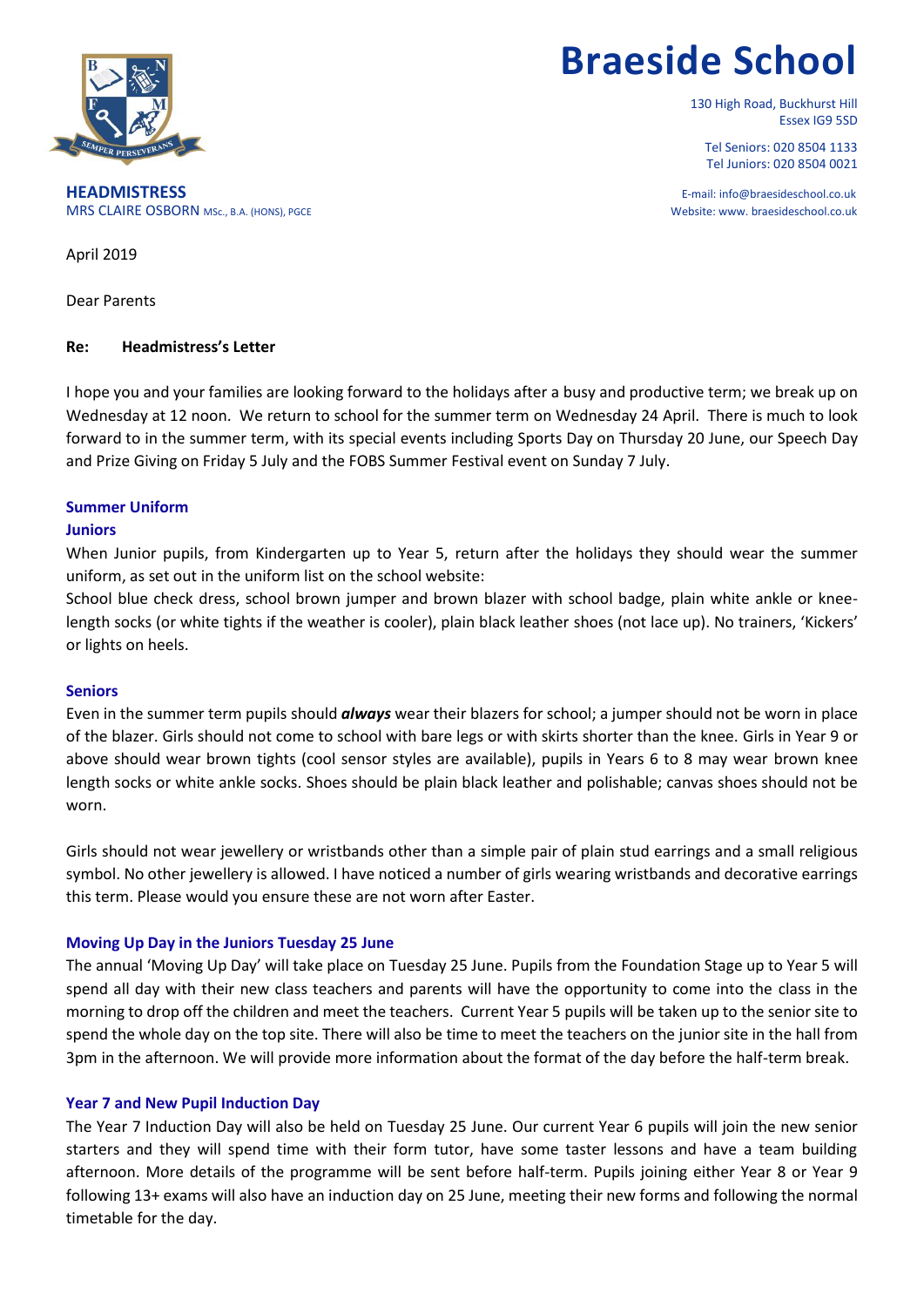#### **Year 11 and GCSEs**

The Year 11 have an Easter Academy programme again this year with members of staff providing revision activities in school. Year 11 pupils are in lessons until Friday 10 May, which is when Year 11 have their final assembly. Year 11 Study Leave begins on Monday 13 May. The examination timetable has been prepared by Mrs Sheffield and has been given to pupils and parents. Teachers will continue to be available throughout the examination period for revision help and support. Pupils may revise in school if they would prefer, ensuring that they sign in at the school office on arrival and sign out when they leave.

The Leavers' Dinner takes place on Friday 21 June. The dinner is being held at Chigwell Hall and I hope that all of Year 11 will be able to attend. Every year FOBS contributes to the cost of the event, for which we are very grateful. I ask pupils to return all text books they have from their GCSE courses, and any books from earlier on in their school life that have not yet been, by Friday 21 June.

May I take this opportunity to wish each and every member of Year 11 the very best for their final examinations; all of them plan to move onto further education and many hold a number of offers from highly competitive independent and state schools. Our students have considerable potential and I look forward to seeing all that they will go on to achieve in these public examinations and beyond.

Year 11 are expected to take part in Speech Day on Friday 6 July, when a number of them will receive subject prizes and the Head Girl will give a speech. Please do not book holidays over this time, if at all possible, and do join us for this special event.

#### **Summer Ball Saturday 18 May**

There are still some tickets left for the Oak-Tree Summer Ball on Saturday 18 May. This promises to be an excellent evening's entertainment so please do book your tickets. Forms and letters are downloadable from the website.

#### **Sports Day Thursday 20 June**

The annual Sports Day will be held at the Lee Valley Athletics inside track on Thursday 20 June for all classes up to and including Year 10. The pupils will compete in their Houses and prizes will be presented. Pupils will be practising the field and track events in their Games lessons.

All pupils up to Year 10 come to school in their sports kit on the day Parents of junior aged pupils may take their children home directly from the track at the end of the afternoon, but not before; alternatively, any pupils who cannot be collected by parents may return to school by coach to be collected from school or from After School Club.

All parents, families and friends are most welcome to join us for the event, which I hope will be a highlight for everyone. Your support is much appreciated by the children; lots of cheering and clapping is a real encouragement for them! FOBS will be providing refreshments for the pupils on the day, so they only need to bring a water bottle with them.

## **Speech Day and Prize Giving Friday 5 July**

The annual Speech Day and Prize Giving takes place on Friday 5 July in a marquee on the senior site, as usual. This year we are having an Early Years Prize Giving at 1.30pm, followed by the more formal Speech Day for junior and senior pupils at 4pm. Parents are invited to join pupils and staff for this important celebration of the year. More details will be sent out o parents in the summer term.

#### **FOBS Summer Festival Sunday 7 July**

This year FOBS are hosting a summer festival, with a number of exciting new additions to the usual summer celebration. It will be a fun-filled family event, so please do earmark the date in your diaries. Older pupils will have the opportunity to volunteer to support and we hope to have pupils performing in the afternoon as well. It promises to be a lovely afternoon.